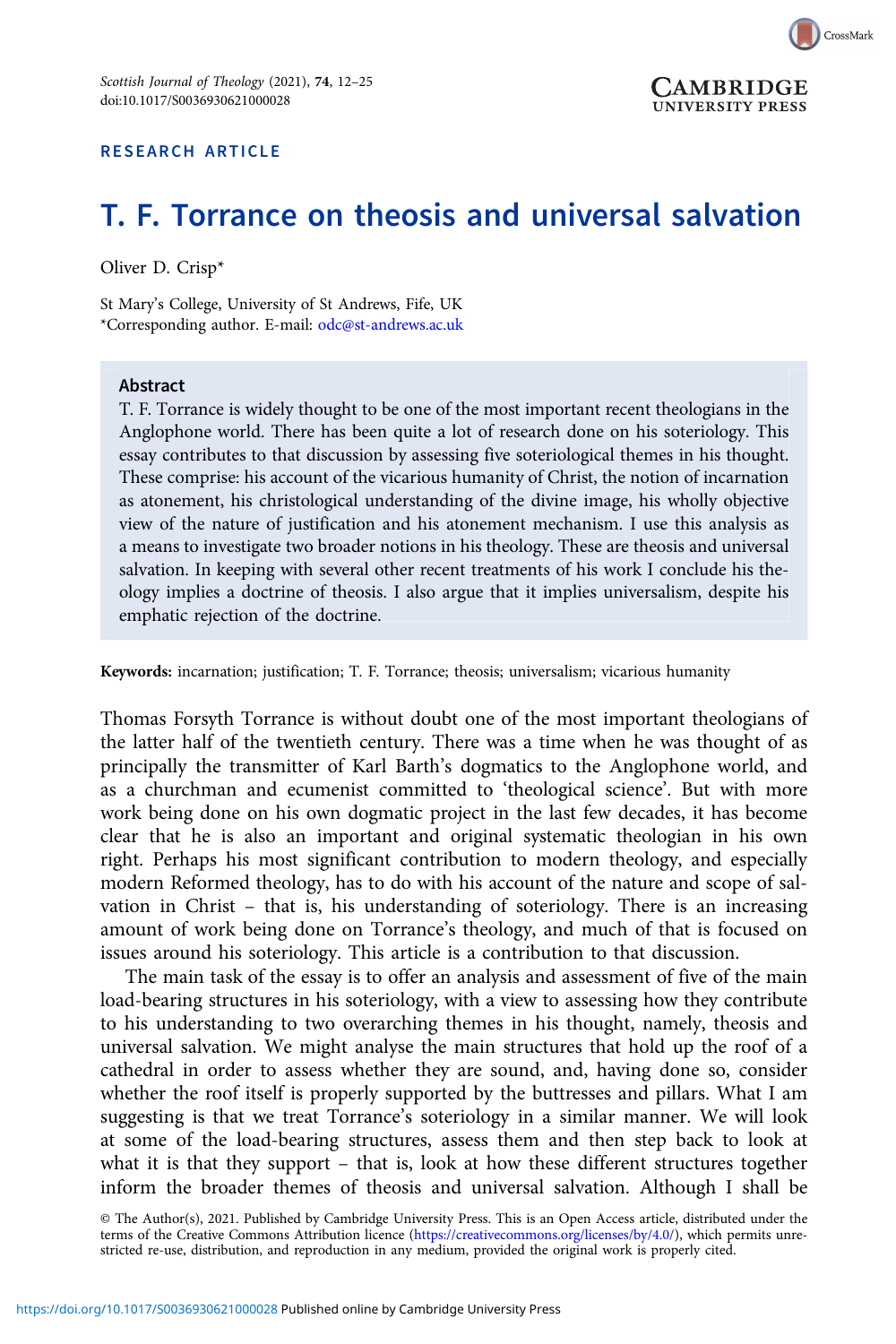somewhat critical of Torrance's views, I hope it is clear that I consider myself a friendly critic. My own theological formation owes much to the theological sensibility of Torrance's theology, and even when I have departed from some of its central claims, it has often been in conversation with Torrance, or with Torrance in the back of my mind as an interlocutor. The more I have thought about soteriology over the course of the last fifteen years, the more I have returned to Torrance's work as a model. It is steeped in the patristic and Reformation traditions, and has done much (I think) to press the bounds of Reformed theology in a more catholic direction, which I for one applaud.

We shall proceed as follows. First, I shall analyse five of the central structures in Torrance's understanding of soteriology. The second section provides a summary dogmatic statement of Torrance's soteriology, followed by a critical assessment of the overarching motifs of theosis and universal salvation as they are informed by the five soteriological themes. Torrance's soteriology clearly implies a doctrine of theosis, as other recent work on his theology has demonstrated.<sup>1</sup> I argue that it also implies universalism, even though Torrance claimed to be adamantly opposed to universalism.

### Five central structures in Torrance's soteriology

Let us begin by considering five of the central dogmatic structures in Torrance's soteriology. These comprise his account of the vicarious humanity of Christ, the notion of incarnation as atonement, his christological understanding of the divine image, his wholly objective view of the nature of justification and his atonement mechanism (mysterianism). These are not necessarily the only important aspects of his soteriology, but they are central dogmatic structures that are load-bearing. They are also characteristically Torrancean themes.

## (a) The vicarious humanity of Christ

This aspect of Torrance's soteriology has been important in the recent discussion of whether Christ had a fallen human nature.<sup>2</sup> There is a close connection between the question of whether Christ had a fallen human nature and Torrance's understanding of the vicarious humanity of Christ, that is, the way in which the very act of incarnation is part of the salvific work of atonement in which Christ stands in for fallen humanity and acts on behalf of fallen humanity. Torrance writes that, although Christ 'assumed our fallen and corrupt humanity when he became flesh', in this act of assumption 'he sanctified it in himself, and all through his earthly life he overcame our sin through his purity, condemning sin in our flesh by sheer holiness of his life within it. That is why death could not hold him even when he entered into and submitted to it, for there was no sin in him.' 3

Recently, Jerome van Kuiken has argued that there is an important change in Torrance's theological anthropology that bears on this matter in his soteriology.

<sup>&</sup>lt;sup>1</sup>There are a number of different studies relevant here, but the most comprehensive is Myk Habets, Theosis the in Theology of Thomas Torrance (Aldershot: Ashgate, 2009). <sup>2</sup>

 $2$ Useful discussion on the background to this claim, as well as engagement with Torrance's position, can be found in Jerome van Kuiken Christ's Humanity in Current and Ancient Controversy: Fallen or Not? (London: T&T Clark, 2017), esp. pp. 31-43.

<sup>&</sup>lt;sup>3</sup>Thomas F. Torrance, Space, Time, and Resurrection (Grand Rapids, MI: William B. Eerdmans, 1976), p. 45.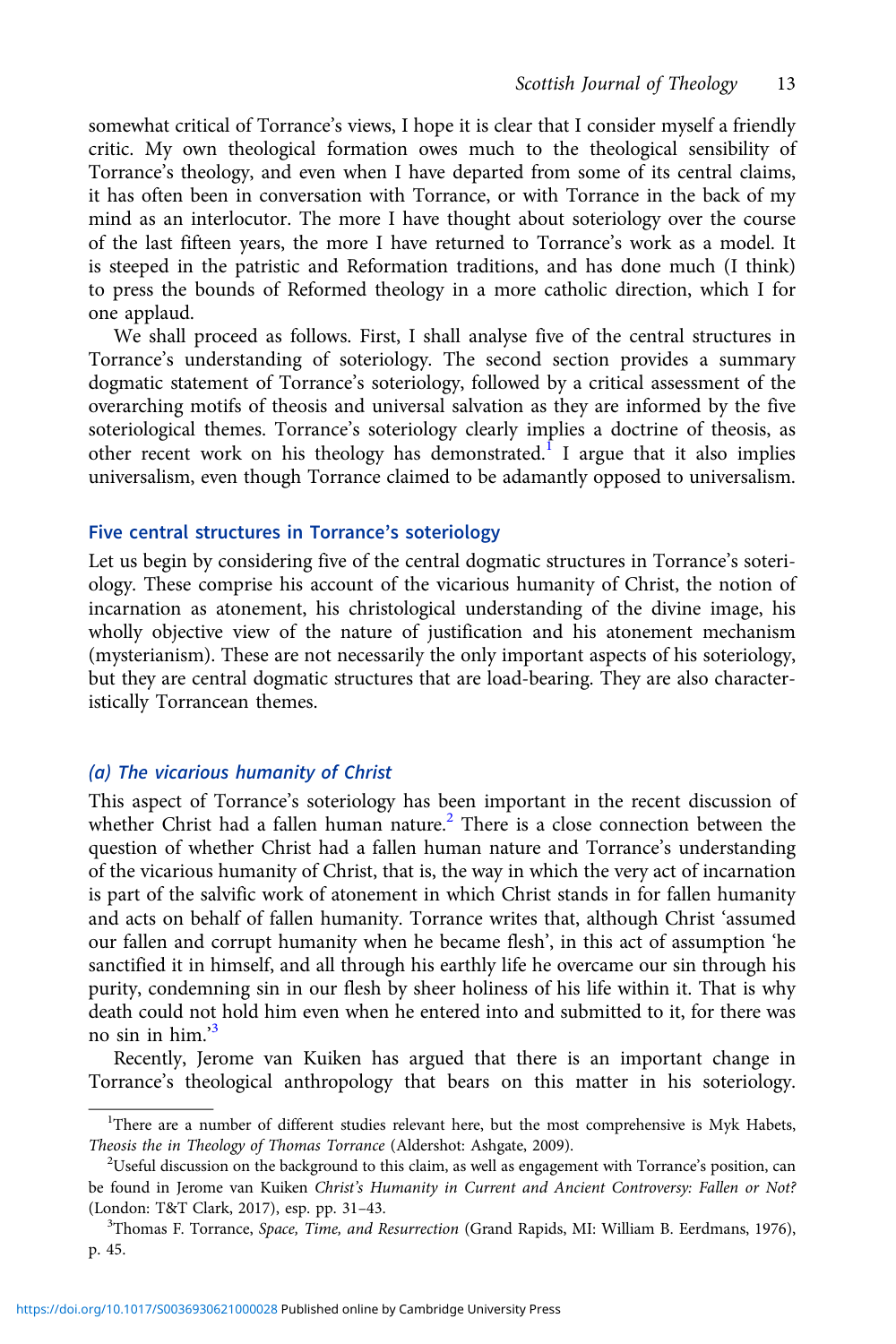Whereas in an earlier phase of his thought Torrance believed that sin was a property of persons, he later came to think that sin is a property of natures. This, as van Kuiken explains, 'allows him to affirm that in assuming fallen human nature, Christ assumed original sin, only to annihilate it upon assumption'.<sup>4</sup> Evidence for this can be found in Torrance's lectures on atonement. There he writes, 'it was not only our actual sins, but it was original sin and original guilt that the Son of God took upon himself in incarnation and atonement in order to heal, convert and sanctify the human mind and reconcile it to God'. <sup>5</sup> Elsewhere, in his lectures on the incarnation, he says, 'there is no doubt at all that by "human nature" the fathers wanted to stress the actuality of Christ's union with us in our true humanity, that Christ was human in all points exactly like us, yet without sin'. <sup>6</sup> And in an essay on the doctrine of justification, he writes: 'In this union He both assumed our fallen human nature, taking it from the Virgin Mary, and sanctified it in the very act of assumption, and all through the holy Life He lived in it from the beginning to the end.<sup>7</sup>

The idea seems to be this: the human nature assumed by the Son in its native state (that is, abstracted from the act of incarnation, as it were) is fallen and sinful, bearing original sin and original guilt; in the very act of assumption, the Son purges his human nature of sin as part of his vicarious action of atonement. This is rather like the way in which alcohol disinfects surfaces upon contact. When wine is poured into a chalice in, let us say, the celebration of the eucharist, it cleanses the receptacle. Similarly, on this way of thinking, God the Son assumes his human nature at the first moment of incarnation, and, in that very act of assumption, purges it of sin. Thus, he is not personally united to a sinful human nature. Nevertheless, his human nature may still feel the effects of the fall, such as weakness, physical sickness, hunger and so forth.<sup>8</sup>

What then of the claim that Christ's vicarious action in the incarnation heals human nature as such? This is more difficult to understand. It appears that Torrance was influenced in this matter by the Eastern fathers for whom human nature was a kind of universal that the Son somehow instantiates as a particular that (unlike my human nature or your human nature) is somehow able to causally affect and change the universal human nature that his particular human nature exemplifies.<sup>9</sup> In commenting on this view in the Eastern fathers, Benjamin Myers says: 'The view that humanity is essentially one – that there is a universal human nature in which individuals participate – is so widely taken for granted in early Christianity that it is seldom discussed or defended.<sup>10</sup> But this is a difficult metaphysical claim to understand. Recently,

<sup>&</sup>lt;sup>4</sup>Van Kuiken, *Christ's Humanity*, p. 38.<br><sup>5</sup>Thomas E Torrance, Aton*ement: The* 1

<sup>&</sup>lt;sup>5</sup>Thomas F. Torrance, Atonement: The Person and Work of Christ, ed. R. T. Walker (Downers Grove, IL: IVP Academic, 2009), p. 440. <sup>6</sup>

<sup>&</sup>lt;sup>6</sup>Thomas F. Torrance, *Incarnation* (Downers Grove, IL: IVP Academic, 2009), p. 201.

Thomas F. Torrance, 'Justification: Its Radical Nature and Place in Reformed Doctrine and Life', Scottish Journal of Theology 13 (1960), p. 231.

 ${}^{8}I$  have argued that a view structurally similar to this is theologically defensible in Oliver D. Crisp, 'On the Vicarious Humanity of Christ', International Journal of Systematic Theology 21/3 (2019), pp. 235-250.

<sup>&</sup>lt;sup>9</sup>In commenting on this problem in Torrance's theology, Christopher Woznicki, in a moment of scholarly understatement, says, 'The idea of a universal that is capable of being acted upon is unheard of in the philosophical literature.' Christopher Woznicki, 'The One and the Many: The Metaphysics of Human Nature in T. F. Torrance's Doctrine of Atonement', Journal of Reformed Theology 12 (2018), p. 123, n. 86. <sup>10</sup>Benjamin Myers, 'The Patristic Doctrine of Atonement', in Oliver D. Crisp and Fred Sanders (eds),

Locating Atonement: Explorations in Constructive Dogmatics (Grand Rapids, MI: Zondervan Academic, 2015), p. 82.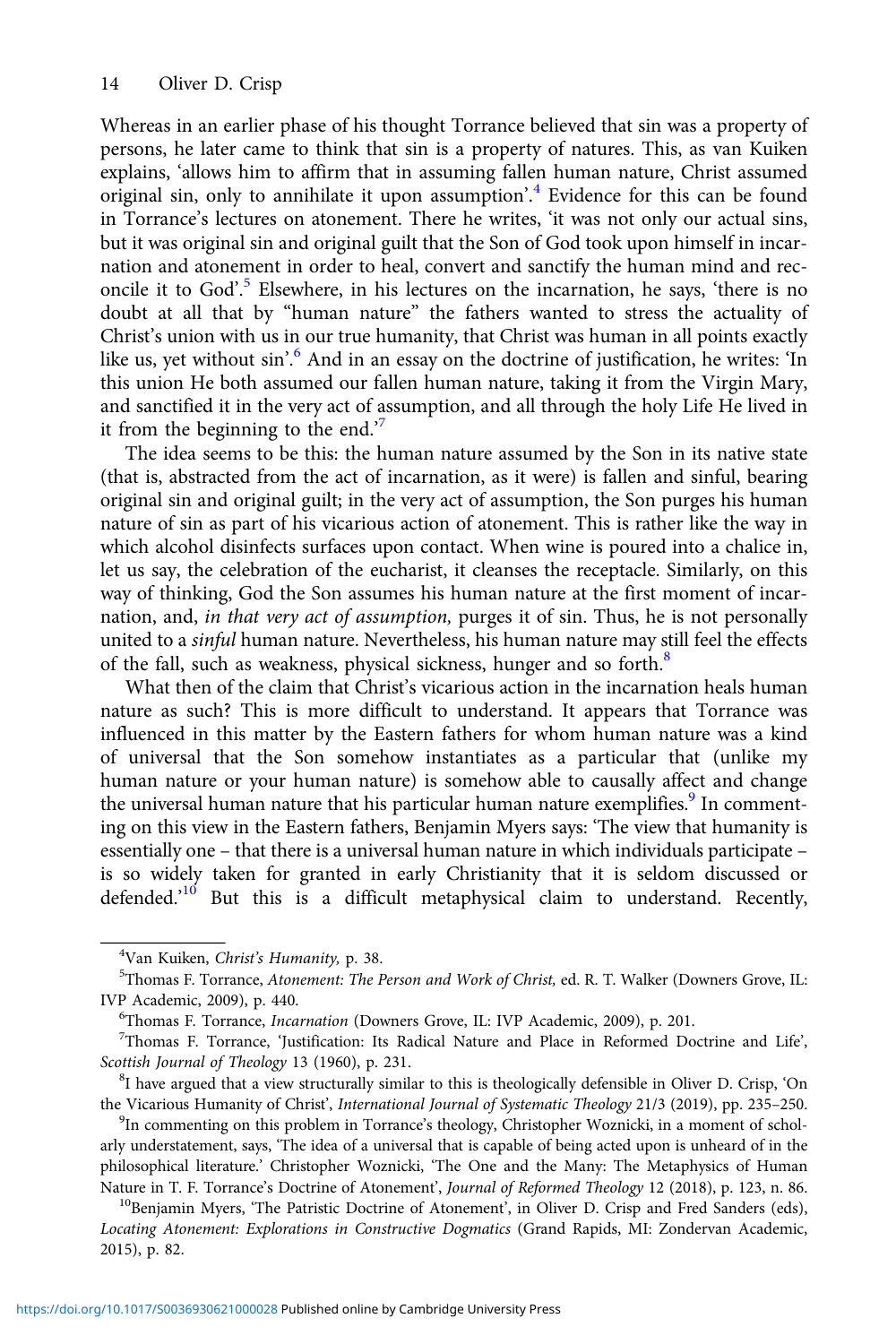Christopher Woznicki has made a study of this problem in Torrance's theology.11 He suggests the best way to understand Torrance's view is as the claim that Christ's human nature is an abstract universal: 'Christ instantiates an abstract universal human nature and the rest of humanity participates in an abstract universal human nature.<sup>12</sup> Thus, the difference between my human nature and Christ's human nature turns on the fact that Christ's human nature is the instantiation of the universal human nature – that is, a particular human nature like mine. Yet it is (somehow) also able to causally act upon, and change, the universal human nature that it exemplifies. By contrast, my human nature is an instance of the universal human nature, like Christ's human nature. But unlike Christ, my human nature cannot causally affect the universal human nature of which it is an instance. It is for this reason, according to Woznicki, that Torrance says things like this: 'Since in Jesus Christ the Creator Word of God has become man, in such a way that in him Divine Nature and human nature are indivisibly united in his own Person, the humanity of every man, whether he knows it or not, whether he believes it or not, is ontologically bound up with the humanity of Jesus.<sup>13</sup>

Woznicki discerns two principles in Torrance's thought here. The first of these is the generality of Christ's human nature, according to which whatever happens to Christ's human nature happens to human nature in general. The second is the particularity of Christ's human nature, which is that Christ must be able to act as a person with an individual human nature.<sup>14</sup> This is linked to Torrance's use of the an/enhypostasia distinction – a distinction derived from patristic theology. It has to do with the way in which the human nature of Christ is not a person (and thus is 'anhypostatic') independent of the incarnation, but is 'personalised' (i.e. enhypostatised) by being united to God the Son. Yet Torrance gives this distinction a particular metaphysical twist, investing it with rather more meaning than it sometimes has in traditional discussion of the topic. He writes:

the anhypostasia and enyhypostasia taken together tell us that the incarnation was the union of the Word of God with mankind in solidarity with all men and women; yet it was union with one man or rather such a union with all humanity that was achieved and wrought out in and through this one man, Jesus of Bethlehem and Nazareth for all men and women.<sup>15</sup>

Somehow the assumption of human nature draws all human natures into a kind of union with his particular human nature so that what happens to his particular human nature has ontological effects that distribute to all other human natures via changes to the universal human nature of which they are instances, irrespective of whether the person in question is aware of these effects.

How are we to understand this? The controversial claim on which this whole picture hangs, and which Woznicki has helpfully clarified for us, is that Christ's human nature

<sup>&</sup>lt;sup>11</sup>Woznicki, 'The One and the Many', pp. 103-26.<br><sup>12</sup>Ibid., p. 105.

<sup>&</sup>lt;sup>13</sup>T. F. Torrance, 'The Goodness and Dignity of Man in the Christian Tradition', Modern Theology 4 (1988), p. 317, cited in Woznicki, 'The One and the Many', p. 111.  $14$ Ibid., p. 112.

<sup>&</sup>lt;sup>15</sup>Torrance, *Incarnation*, p. 230. Torrance says similar things about the an/enhypostasia distinction elsewhere. See e.g. his essay 'The Atonement: The Singularity of Christ and the Finality of the Cross; The Atonement and the Moral Order', in Nigel M. de S. Cameron (ed.), Universalism and the Doctrine of Hell (Carlisle: Paternoster, 1992), p. 230.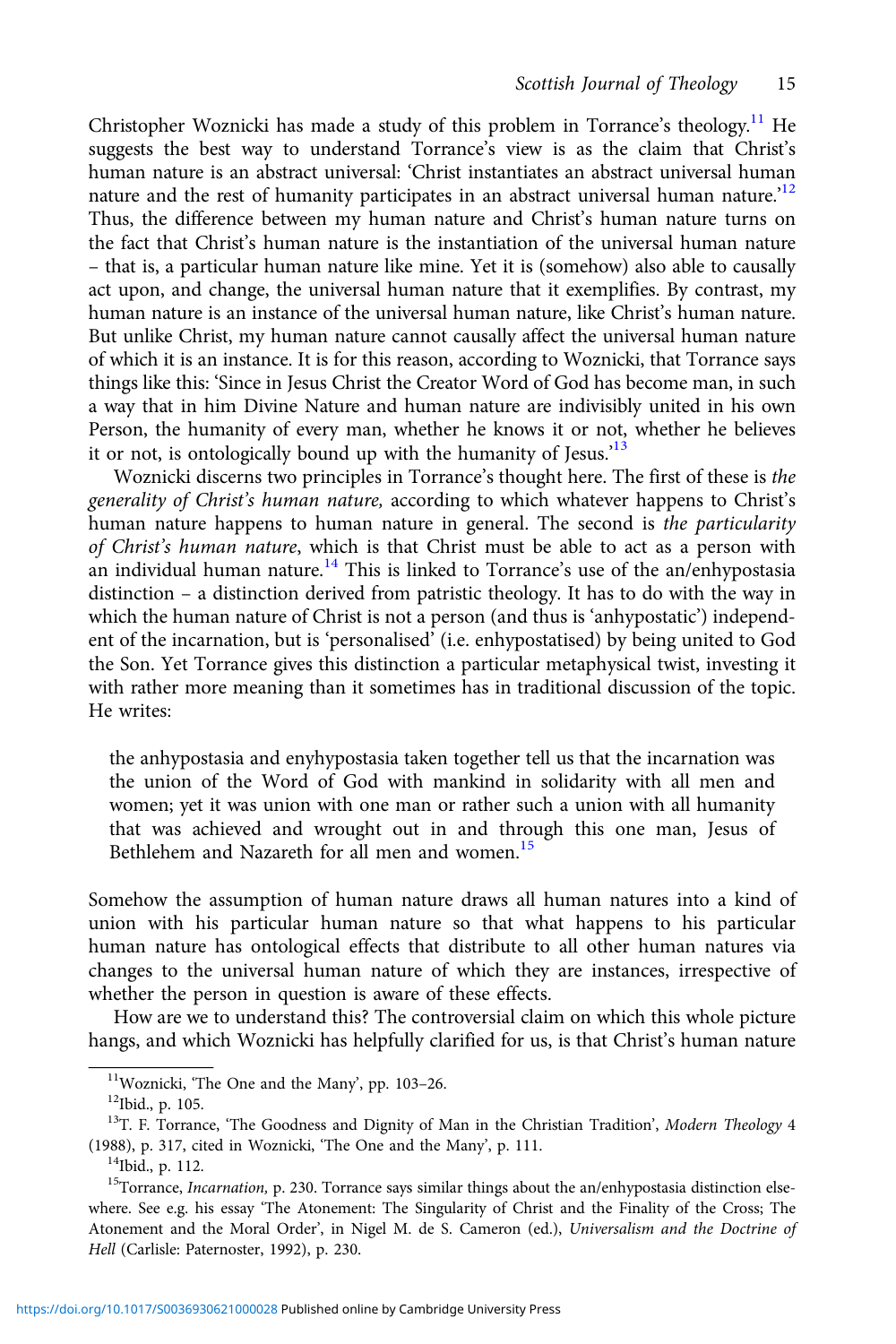is both an instantiation of the universal human nature and also somehow capable of causally affecting and changing the universal human nature of which it is a particular instance. That is very strange indeed, and a notion I struggle to comprehend. For it is one thing to say that a particular entity instantiates a universal, like the blue shirt instantiates the colour blue. It is quite another to say that the particular entity in question is capable of causally affecting and changing the universal it instantiates. For, as Woznicki points out, universals are usually thought to be part of the Platonic horde, that is, forms that are causally inert and that are essentially unchanging. Yet, as he also observes, strange though Torrance's idiosyncratic understanding of the generality and particularity of Christ's human nature claim might be, 'such a universal is needed if we are to make sense of Torrance's doctrine of atonement'.<sup>16</sup>

Not only is this a tall metaphysical order, it also has peculiar theological consequences. For it means that Christ's human nature is significantly unlike every other human nature – surely a result that Torrance would find objectionable. One of the most important things motivating Torrance's account of the vicarious humanity of Christ is his concern to ensure Christ's humanity is like ours in every respect, sin excepted (Heb 4:15). Christ's vicarious act on our behalf is all about Christ taking on a particular human nature that is qualitatively similar to our own, sharing the same limitations. But if Woznicki is right, then the most plausible way of understanding the metaphysics underpinning Torrance's claims about the vicarious humanity of Christ require him to posit a human nature for Christ that is unique in very significant respects. That is surely a notable theological cost. It is ironic that the very notion of vicarious humanity Torrance utilises in order to reinforce the solidarity of Christ with us in the assumption of human flesh ends up creating a significant ontological gulf between Christ's humanity and ours.

# (b) Incarnation and atonement

Some theologians, like Anselm of Canterbury, think that the atonement should be identified with the satisfaction of Christ on the cross. The incarnation is a necessary prerequisite to this act, but it is not in itself atoning or part of the act of atonement. Torrance appeals to an older way of thinking, especially that of patristic theologians like Athanasius and Irenaeus, for whom the incarnation is something like a phase or an aspect of Christ's atoning work. This is not the same as the physical doctrine of atonement. According to the physical doctrine of atonement, in virtue of becoming incarnate Christ atones for fallen humanity. Torrance argues, in effect, that this is a condition of atonement, but not a sufficient condition.<sup>17</sup> It must be by means of his vicarious action in healing human nature from the inside out, so to speak, that we come to salvation. But Torrance also has an important place for the work of Christ on the cross and in resurrection. These are not incidental to the atonement, but express divine love to humanity as God works from both the Godward and human side in the sacrifice of Christ to atone for human fallenness. In this way, atonement is, as he puts it, an internal divine act, not an act external act directed from God to humanity independent of the incarnation. In other words, God brings about atonement through the incarnation. But he needs to become incarnate in order to heal human nature, and then to offer up a perfect sacrifice as a human being to God on behalf of humanity, whilst also acting

<sup>&</sup>lt;sup>16</sup>Woznicki, 'The One and the Many', p. 123, n. 86.<br><sup>17</sup>This point is brought out well by Paul D. Molnar in his *Thomas F. Torrance: Theologian of the Trinity* (Aldershot: Ashgate, 2009), p. 142.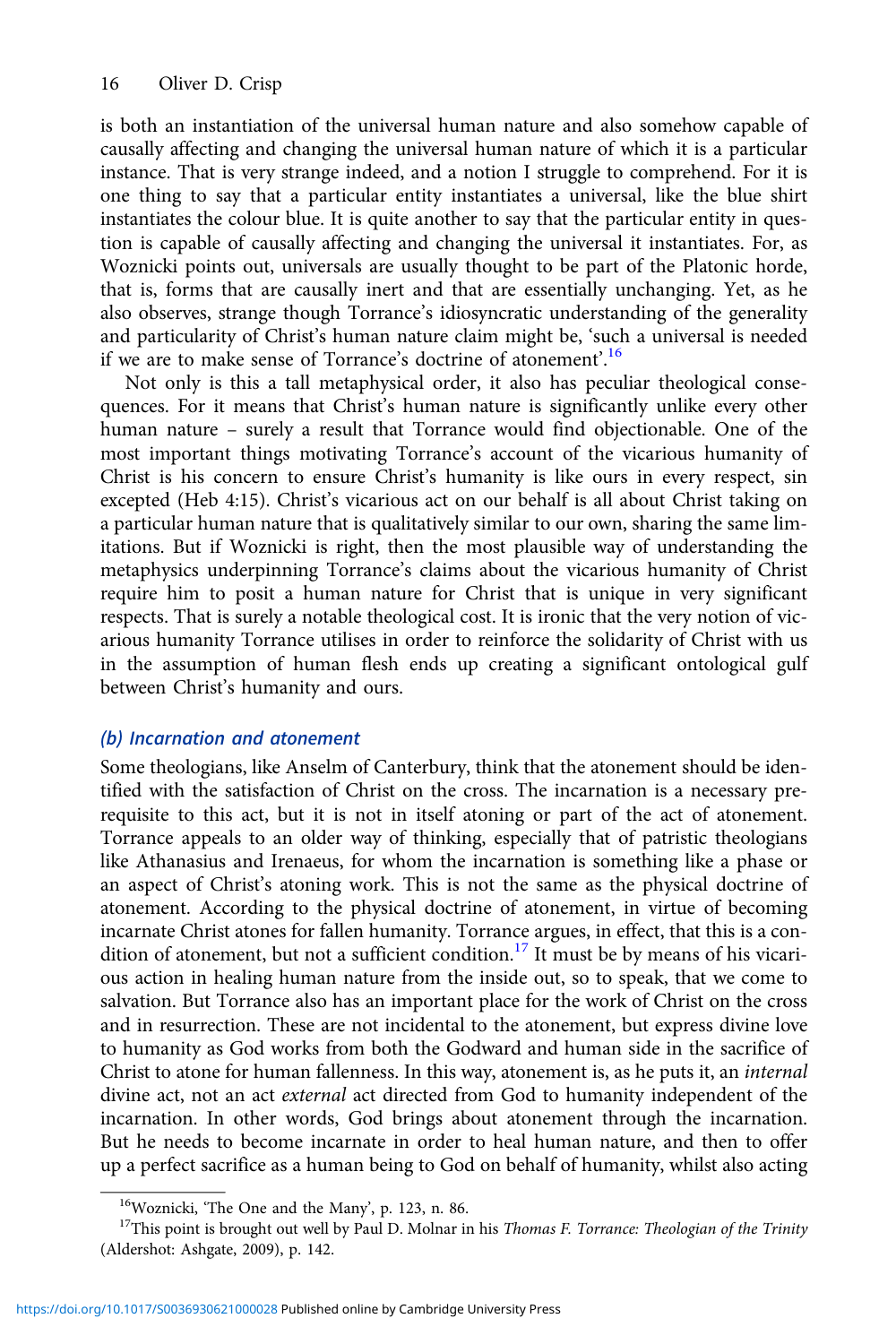as a divine person in doing so. In this way, it is God the Son, as both God and human in the incarnation, who brings about atonement on behalf of humanity. The whole act of atonement happens within the divine life, so to speak.

Some interpreters of Torrance seem to suggest something stronger than this, namely, that the incarnation is where the atonement takes place.<sup>18</sup> But that seems to be at best a kind of half-truth. Torrance is sometimes rather effusive and unguarded in his language about the way in which the incarnation is (an aspect of) atonement, and sometimes does say things that seem to indicate something approaching a physical doctrine of atonement. But a charitable and, perhaps, more expansive, reading of his work suggests the more rounded account given here.

## (c) The christological image

Related to the questions of Christ's vicarious humanity, and Torrance's incarnationfocused doctrine of atonement, is his understanding of the divine image. The way in which Torrance thinks of this matter, as with the previous soteriological themes we have considered, is dependent in important respects upon his appropriation of aspects of patristic theology, refracted through a Reformation lens. Torrance thinks that we are made in the divine image, which is marred through the fall. Christ comes to restore the divine image to its properly functioning state in human beings by his vicarious action. As he puts it,

God sent his only begotten Son into the world, that through him mankind might be restored to divine sonship, that is restored to the image of God. In the language of Paul, man was predestined to be conformed to the image of his Son.

Christ does this, he says, 'in order that he might restore mankind to the image of God'. He does this by being

the perfect image of God on earth … He was the perfect man and as such the perfect reflection of the glory and grace of God. Therefore in him our humanity is restored to its perfection in communion with God.<sup>19</sup>

Elsewhere, Torrance writes about the way in which Christ is now the only true human-divine image because the fall all but obliterates the image in mere humans. Although fallen humans retain a capacity for union with the divine image, this union must now be supplied by Christ.<sup>20</sup> He is the renewed divine image into whose likeness the redeemed will grow. Thus, the renewal of the divine image in fallen

<sup>&</sup>lt;sup>18</sup>This is how James Cassidy interprets Elmer Colyer's treatment of Torrance. See James J. Cassidy, 'T. F. Torrance's Realistic Soteriology Objectivism and the Elimination of Dualisms: Union with Christ in Current Perspective', Mid-America Journal of Theology 19 (2008), p. 167.<br><sup>19</sup>Torrance, Incarnation, pp. 115–16.<br><sup>20</sup>See the discussion of this in Habets, *Theosis in Torrance*, pp. 32–3. In his book *Theology in* 

Reconstruction (Grand Rapids, MI: William B. Eerdmans, 1996), pp. 108–9, Torrance sounds like Calvin when he writes: 'Fallen man is utterly corrupt inasmuch as he is mastered by the contradiction of sin, which, just because it opposes the grace of God, means the obliteration of the imago dei in man ... fallen man is utterly destitute of the *justitia originalis* or *imago dei.*' Habets struggles with the tension in Torrance's thought here. Do fallen human beings possess the divine image or not? His solution is that Torrance's approach is perspectival: from a certain point of view the image in fallen human beings is effaced; but looking forward eschatologically to the image we have in Christ, we do possess the image.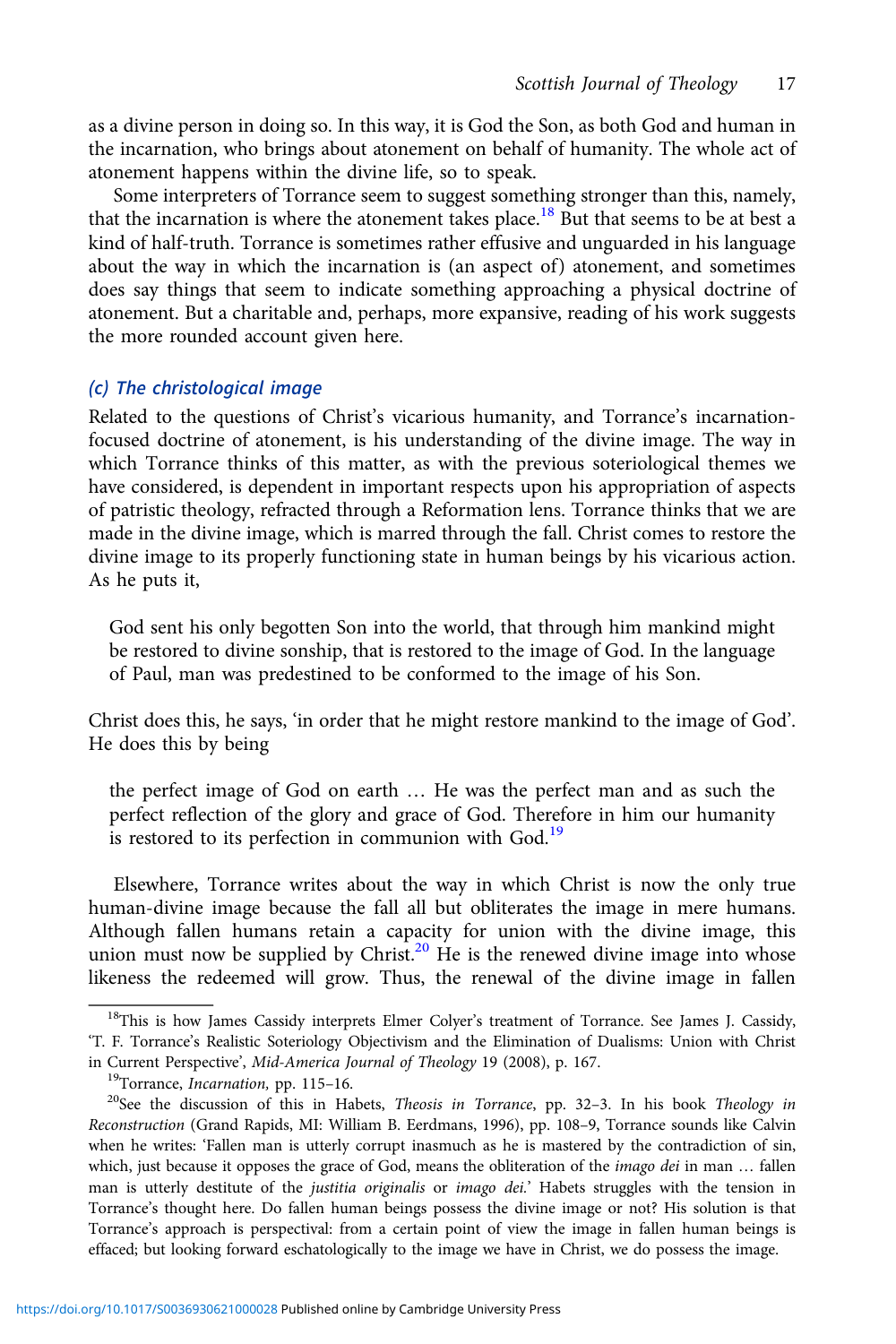human beings through the agency of Christ as the true image is something that, as Torrance puts it, 'can be interpreted only in eschatological terms'.<sup>21</sup>

This is interesting, not least because Torrance seems to stop short of the patristic claim that Christ is the prototypical image of God in whose image we are created, and to whose image we are being conformed in the process of sanctification. Instead, what he says is that Christ perfects the image that is damaged in fallen humanity by being the perfect image. Christ's vicarious action restores the image to its fullness so that we may commune with God as our aboriginal parents did. But of course, being the perfect instance of a thing does not mean being the prototype in whose image all other instances of the thing in question are made. (To see this point, just think of the difference between the perfect instance of a model-T Ford automobile, and the prototype model-T Ford in the 'image' of which all production line model-T Ford cars are made.) It seems to me that Torrance could have said more on this score – more that would have made his account of the divine image more fully christological. Such a more developed account would also have the benefit of making clearer how it is that we may participate in the divine life. For if Christ is the hub between divinity and humanity, then it makes sense to think that his vicarious work in incarnation and atonement involves conforming us to his theandric image. Such a more completely christological account would also help explain how it is that Christ, as the hub between divinity and humanity, is the means by which we fallen human beings may be 'divinised', since it is by being united to Christ in his divinised humanity that we, too, are divinised. Although this falls short of being hypostatically united to a divine person, it could be that through the agency of the Holy Spirit we are joined to Christ, and via his theandric person, enabled to participate in God's life. $^{22}$ 

# (d) A wholly objective, extrinsic and effectual view of justification

Torrance thinks that Christ's saving work objectively justifies all humanity. This is because he thinks that it is Christ who is justified by God, and it is Christ who, in his incarnation and atonement, redeems human nature. On Torrance's way of thinking, by assuming and healing fallen human nature, Christ heals human nature per se. That is, he heals the universal human nature of which his particular human nature is an instance. Not only that: because he heals and reconciles human nature in himself – in his own hypostatic union with fallen humanity – Christ is justified before God. But how? Because the atoning act of Christ (somehow) heals both his own particular human nature and human nature *per se*, the act of atonement that brings about the justification of Christ is also an act of justification that distributes to all of humanity. It would be like finding a water source that is brackish and undrinkable and adding some cleansing agent that clears the water and makes it potable again, so that, as it flows downstream, it becomes a source of living water once more. Christ's vicarious action affects the 'water source' of the universal human nature, which is then distributed 'downstream' to the rest of humanity.

Since this is a controversial claim that jars with much traditional interpretation of Reformed theology on the doctrine of justification, and has led to various different interpretations of what Torrance actually thinks about this topic,<sup>23</sup> it is worth letting

<sup>&</sup>lt;sup>21</sup>Torrance, *Theology in Reconstruction*, p. 108.<br><sup>22</sup>I have argued for this claim more fully in Oliver D. Crisp, *The Word Enfleshed: Exploring the Person and Work of Christ* (Grand Rapids, MI: Baker Academic, 2016),

<sup>&</sup>lt;sup>23</sup>This is documented in Cassidy, 'Realistic Soteriology Objectivism'.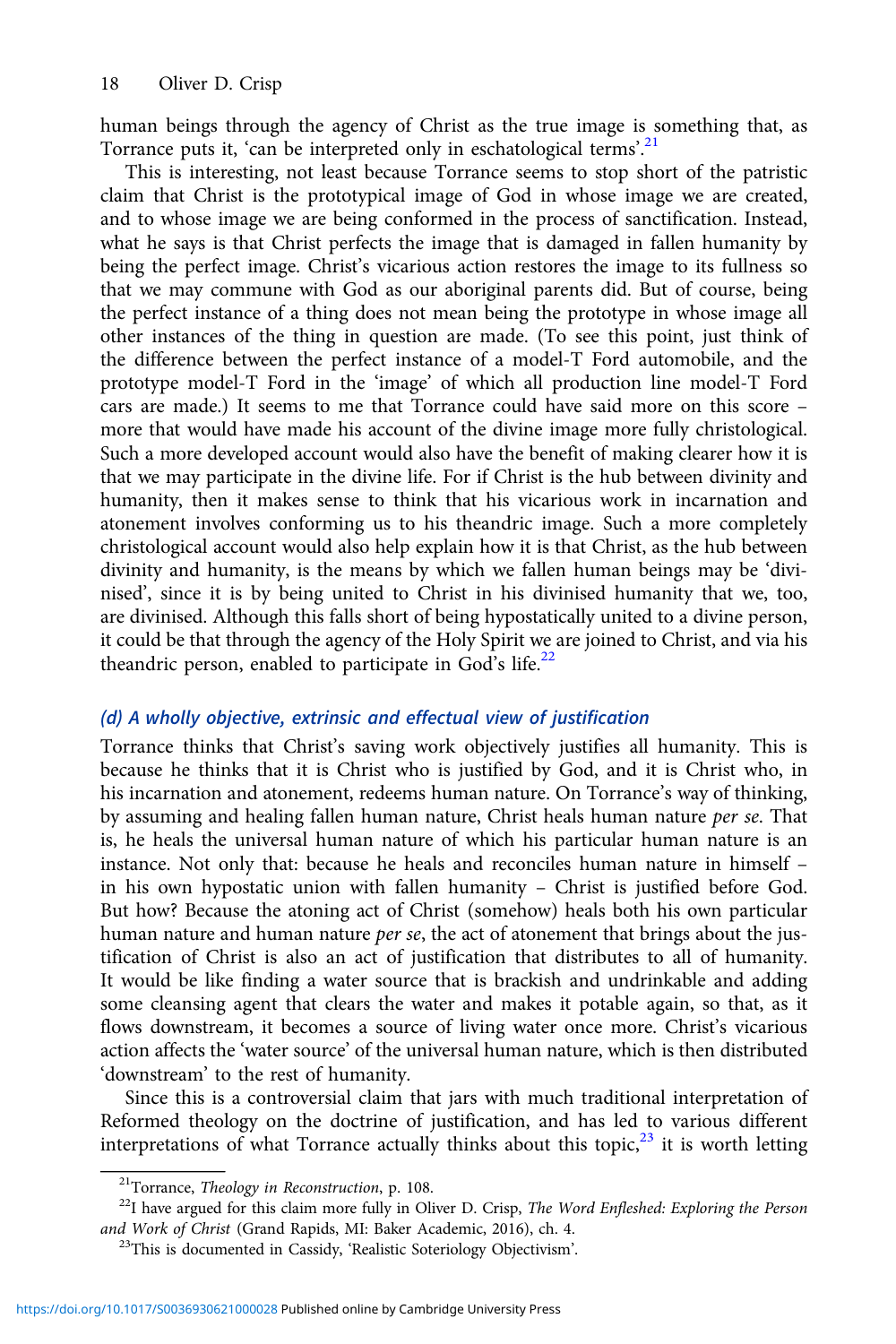Torrance speak for himself on the matter. In an important essay on justification, he says things like this: 'justification means not simply the non-imputation of our sins through the pardon of Christ, but positive sharing in His divine-human righteousness'.<sup>24</sup> This happens through union with Christ. What is more

Once and for all we have been sanctified and consecrated in Christ's vicarious work … Christ has already consecrated or sanctified Himself for our sakes, so that we are already consecrated or sanctified in Him – therefore sanctification or consecration is imputed to us by His free Grace just like justification.<sup>25</sup>

Christ is the 'embodiment of our act of faith and trust and obedience toward God'.<sup>26</sup> He stood in our place, offering 'to God a perfect obedience and trust, a perfect faith and response which we are unable to offer, and he appropriated all God's blessings which we are unable to appropriate'.<sup>27</sup> We share in Christ's justification, says Torrance, because through union with him we are incorporated into his faithful act of contrition and penitence on our behalf. Thus he can say, 'Justification has been fulfilled subjectively as well as objectively in Jesus Christ, but that objective and subjective justification is objective to us.<sup>528</sup> His is a doctrine of justification by Christ alone.<sup>29</sup>

Put in the language of dogmatic theology, it is a wholly objective, extrinsic and effectual doctrine of justification. It is wholly objective because it is wholly on the basis of Christ's justification that all of humanity is justified. So there is no subjective component. Union with Christ by the secret working of the Holy Spirit simply provides me with access to the objective act done on my behalf. For this reason it is also extrinsic. That is, it is performed outside of me and for me by Christ. And it is also effectual, such that the justification of all humanity in Chirst is not merely potentially effective (that is, it is not just that because of Christ's justification I may appropriate the benefits of Christ's justification by faith); rather, Christ's act of justification through the incarnation immediately and effectually justifies all humanity. Thus Torrance:

Because in Jesus Christ human nature is perfectly and indivisibly united to God the Creator, he constituted in his humanity the ontological source and ground of being of every man and woman, whether they know him or not, but to those who receive and believe in him he is the One in whom and through whom they may be born anew as sons and daughters of the heavenly Father.<sup>30</sup>

One important – indeed, momentous – consequence of this view is that all human beings have already been made new creatures in Christ. Torrance writes, 'He died for all men, the good and the bad, and all alike come under the total judgment of His Death and Resurrection; all alike have to be born again in Him, and made new creatures.<sup>31</sup> As Woznicki summarises it, the 'regeneration of human nature is not a subjective act; rather, it has occurred objectively in Christ at the moment of incarnation<sup>'32</sup>

<sup>&</sup>lt;sup>24</sup>Torrance, 'Justification', p. 231.<br><sup>25</sup>Ibid., pp. 233–4.<br><sup>26</sup>Ibid., pp. 235–6. <sup>27</sup>Ibid., p. 236.

 $\rm{^{28}Ibid.}$ 

<sup>29</sup>Ibid., p. 237.

 $30$ Torrance, *The Mediation of Christ* (Colorado Springs, CO: Helmers & Howard, 1992 [1983]), p. 72.  $31$ <sub>Ibid.</sub>, p. 239.

<sup>32</sup>Woznicki, 'The One and the Many', p. 109.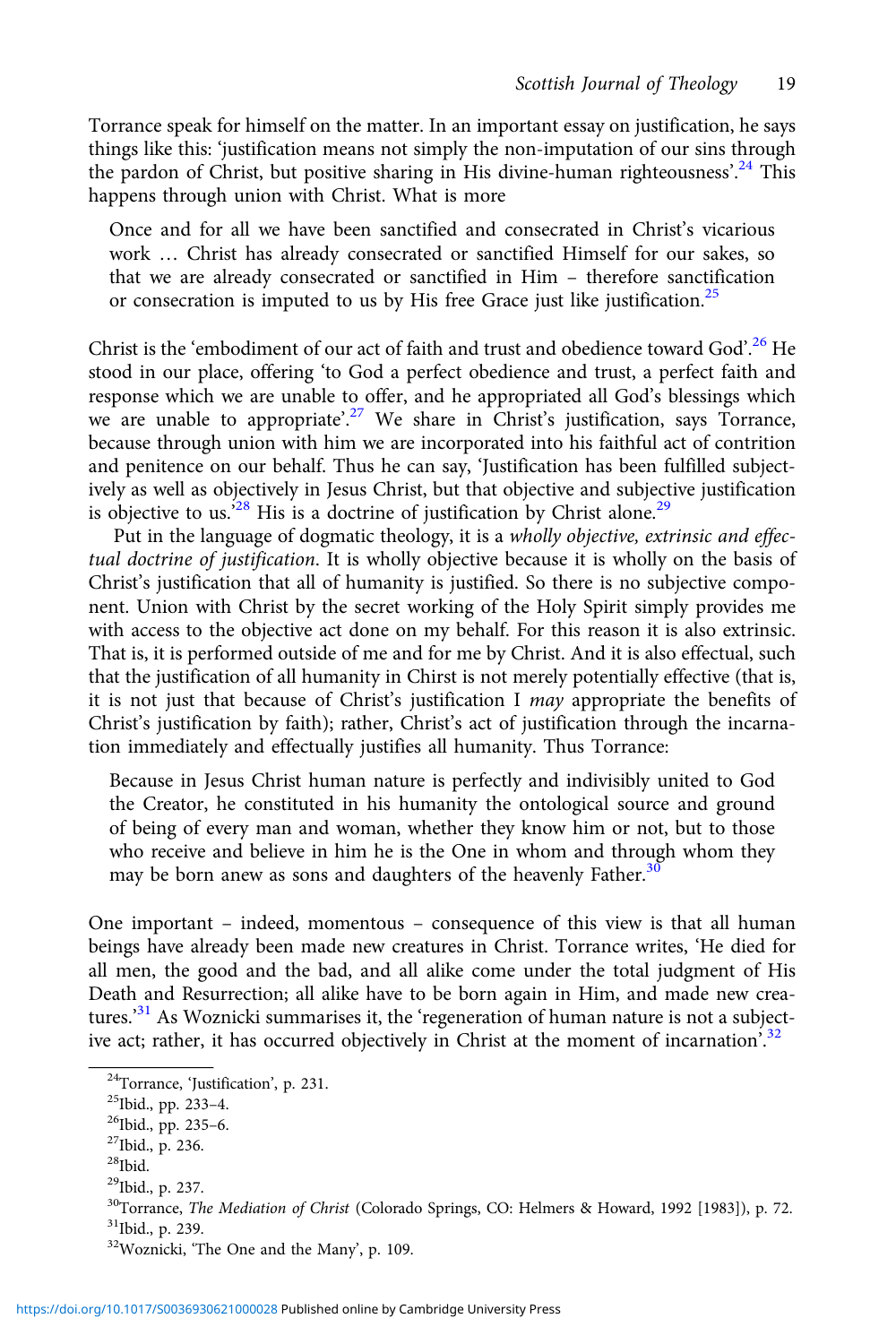Even faith is vicarious, on Torrance's way of thinking. 'He has believed for you, fulfilled your human response to God, even made your personal decision for you,' says Torrance,

so that he acknowledges you before God as one who has already responded to God in him, who has already believed in God through him, and whose personal decision is already implicated in Christ's self-offering to the Father, in all of which he has been fully and completely accepted by the Father, so that in Jesus Christ you are already accepted by him.<sup>33</sup>

Torrance writes this in a moving passage in his little book, The Mediation of Christ, focused on the need for evangelical, heartfelt penitence on the part of the believer. But it is odd that he does so. For the implication of his view is surely that Christ has already responded to God on behalf of all humanity quite apart from any subsequent faithful response by other human beings. As James Cassidy points out in commenting on this passage, although Torrance wants to stress that personal faith is still important, 'it is in no way essential to being united to Christ. Furthermore, it is not necessary to salvation. Salvation is accomplished by Christ for us in his faith, not ours.<sup>34</sup>

To better understand what Torrance means here, imagine a situation in which a group of laptop computers are linked via radio signals to a wireless internet hub.<sup>35</sup> Their connection to the worldwide web is solely via the hub. All these computers have a qualitatively identical fault in their operating systems that can only be corrected by receiving an update from the internet via the hub. Now, imagine that the connection that hardwires the hub to the internet is faulty. However, an engineer is called and corrects the fault, hooking up the hub to a high-speed fibre-optic cable connection. Once this is achieved, the hub works perfectly, and the computers that are virtually linked to the internet via the radio signals sent and received from the hub have their operating systems automatically updated and fixed. This is akin to Torrance's understanding of the way in which the vicarious humanity of Christ is both particular (that is, having to do with the assumption of a particular human nature, like the hub), and yet also general (that is, having to do with the transformation of all human natures as a consequence of what happens to his particular human nature, via the hardwired link to the internet).<sup>36</sup> Notice that, according to the laptop analogy, the operating systems are automatically updated and corrected; the same is true according to Torrance of justification: the change brought about through the incarnation immediately and effectually distributes to all humanity. That is important. It is for this reason that critics like Cassidy worry that Torrance's account of justification makes human faith entirely redundant.

 $33$ Torrance, *The Mediation of Christ*, p. 94.<br> $34$ Cassidy, 'Realistic Soteriological Objectivism', pp. 182–3; cf. p. 184, where he goes on to say, 'Christ unites us to God in the incarnation and he unites us to himself through pouring out the Holy Spirit upon the church at Pentecost. There is then no need to speak about a work of the Holy Spirit regenerating the hearts of people today in the subjective life of the believer.<br><sup>35</sup>This is an analogy I have used for similar purposes in Crisp, *Word Enfleshed*.<br><sup>36</sup>Torrance elaborates on this later in the same passage of his *Incar* 

postasia insists here that within that anhypostatic solidarity of Christ with our common human nature, he came also as an individual human being in our humanity, seeking in addition a solidarity in terms of the interaction of persons within our human social life, in personal relations of love, commitment, responsibility, decision, etc.' Torrance, Incarnation, p. 213.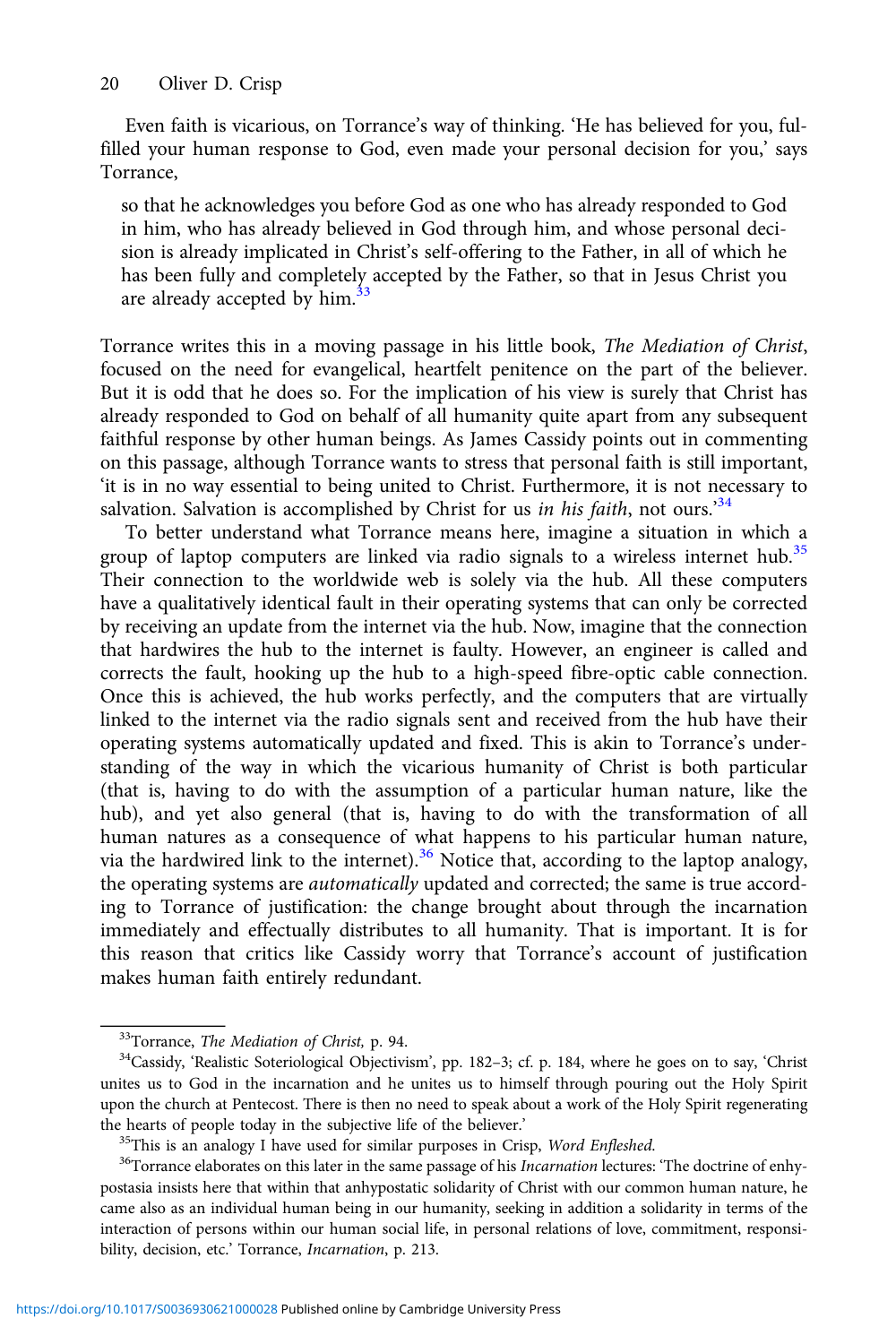Nevertheless, despite his views about the way in which all of humanity is justified together with Christ by means of Christ's justification, Torrance rejects universalism. He argues that universalism, like the doctrine of limited atonement, is a kind of blasphemy that attempts to reduce Christ's saving work to a formula that, once understood, infallibly generates certain results. It is, as he puts it, the 'recourse to a logic-causal explanation of why the atoning death of the Lord Jesus Christ avails or does not avail for all people'.<sup>37</sup> For anyone who comprehends Torrance's doctrine of justification, such an emphatic rejection of universalism must appear baffling. For, on the face of it, universalism seems to be implied by the claim that Christ is justified and through his justification all humanity is justified, objectively, extrinsically and effectually. When set alongside his views about election, this becomes an even more pressing concern. Thus Torrance,

The great fact of the Gospel then is this: that God has actually chosen us in Jesus Christ in spite of our sin, and that in the death of Christ that election has become a fait accompli. It means too that God has chosen all men, in as much as Christ died for all men, and because that is once and for all no one can ever elude the election of His love. In as much as no one exists except by the Word of God by whom all things were made and in whom all things consist, and in as much as this is the Word that has once and for all enacted the eternal election of grace to embrace all men, the existence of every man whether he will or not is bound up inextricably with that election – with the Cross of Jesus Christ.<sup>38</sup>

In light of such passages, Kevin Vanhoozer has recently asked, 'Are the elect "in Christ" simply by virtue of being human (ontology) or because they have somehow become beneficiaries of his life and work (soteriology)?<sup>39</sup> It would seem that for Torrance the former rather than the latter is the case. Not only that, but given his views about justification, it would seem that the 'elect' number of human beings equals the total number of human beings.

Before leaving this theme, it might be worth briefly considering one option that might at first glance be thought to offer a possible way for the Torrancean to avoid universalism. In traditional doctrines of hypothetical universalism, a distinction is made between the sufficiency of the atonement and its effectuality. Christ's reconciling work is said to be sufficient for the salvation of all humanity because of its infinite value, but it is only effectual to those who appropriate the benefits of Christ's work by faith (hence, hypothetical universalism). Could Torrance's position be structurally similar to this, implying only a potential or hypothetical, but not actual, universalism? Unfortunately, no. Torrance's position cannot appeal to a similar distinction between the sufficiency and efficacy of Christ's work because his doctrine of justification entails that all humanity is justified objectively, extrinsically and effectually. If that is the case, then it is difficult to see how anyone is excluded from the ambit of salvation –

<sup>&</sup>lt;sup>37</sup>Torrance, 'The Atonement', p. 248.<br><sup>38</sup>Torrance, 'Universalism or Election?' *Scottish Journal of Theology* 2 (1949), p. 315.<br><sup>39</sup>Kevin J. Vanhoozer, 'The Origin of Paul's Soteriology: Election, Incarnation, and Union Ephesians 1:4 (with Special Reference to Evangelical Calvinism)', in Benjamin E. Reynolds, Brian Lugioyo and Kevin J. Vanhoozer (eds), Reconsidering the Relationship between Biblical and Systematic Theology in the New Testament: Essays by Theologians and New Testament Scholars (Tübingen: Mohr Siebeck, 2014), p. 182.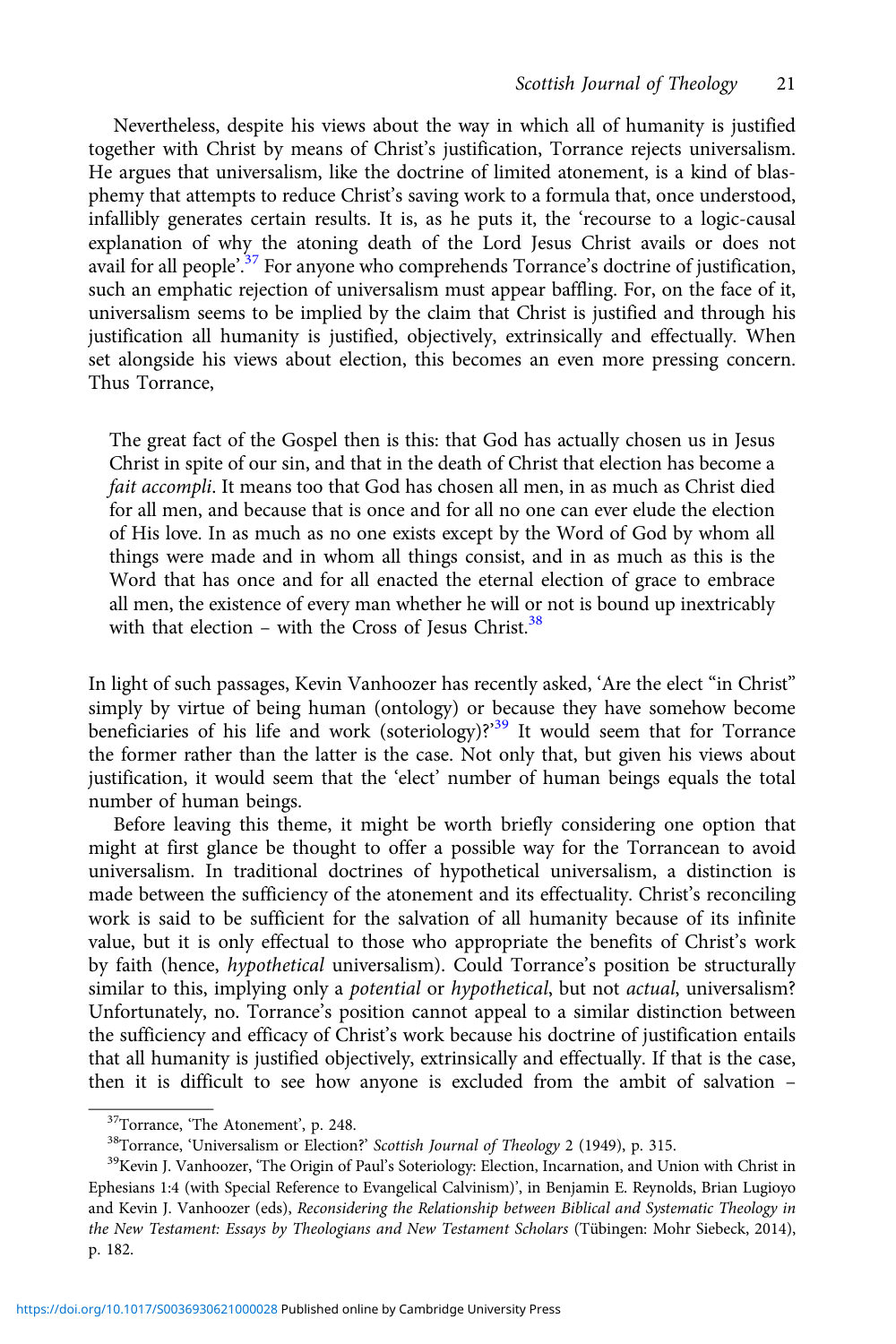universalism is the inevitable outcome. $40$  This seems to be a serious problem of consistency in Torrance's thought that neither he nor his defenders have been able to effectively address.<sup>41</sup>

## (e) Atonement mysterianism

In the matter of the mechanism of atonement, Torrance is what in philosophical circles would be called a mysterian. By mechanism of atonement I mean the specific kind of action by means of which Christ brings about human reconciliation with God. Torrance does not have a clear view on this matter. By mysterianism I mean the view that we are not in the kind of epistemically advantageous position needed in order to have a settled view on a particular matter. Thus, it remains mysterious. 'The saving act of God in the blood of Christ', he writes, 'is an unfathomable mystery before which the angels veil their faces and into which we dare not and cannot intrude, but before which our minds bow in wonder, worship, and praise.<sup>'42</sup>

Consider the case of a medieval physician to whom Harvey's discovery of the circulation of the blood is unknown. When asked why it is that blood appears to be pumped around the human body so that human beings bleed upon having their skin punctured, and bleed profusely when veins or arteries are severed, the physician may have views about how this comes about, but at some point he is likely to admit defeat. He just does not have access to the explanations of modern medicine provided by the scientific method. We might say that he is a mysterian about blood circulation. One way of characterising Torrance's way of thinking is as a similar case of mysterianism. The idea is that we are not in a position this side of the grave to know exactly how Christ's atonement reconciles us to God. So we should adopt a kind of mysterianism toward mechanisms of atonement as they are presented to us in particular models or doctrines of atonement.

Having said that, Torrance does employ a lot of the traditional terminology with respect to the atonement, including language of sacrifice, expiation and even propitiation – although he reinterprets propitiation so that it is a two-way divine action from the human and Godward side internal to the divine life, rather than a matter of the placating of divine wrath by some human act of sacrifice.<sup>43</sup> But he eschews any particular mechanism of atonement. These different atonement terms feature as themes or motifs in his understanding of the atonement, without commitment to a particular mechanism above and beyond the incarnation and vicarious work of Christ.

 $^{40}$ It is also worth pointing out that Torrance rejects the sufficiency–efficacy distinction, which he (mistakenly) attributes to Alexander of Hales. He thinks that the distinction arbitrarily restricts God's grace in Christ. See Torrance, 'The Atonement', pp. 245–6. Yet in his lectures on the atonement, he uses the language of sufficiency and efficacy and applies it to the atonement in this way: 'Objectively, then, we must think of atonement as sufficient and efficacious reality for every human being – it is such sufficient and efficacious reality that it is the rock of offence, the rock of judgment upon which every sinner who refuses the divine love shatters himself or herself and is damned eternally.' Torrance, Atonement, p. 189.<br><sup>41</sup>Perhaps the most sustained attempt to address this can be found in the work of the Evangelical

Calvinists. See the essays in Myk Habets and Bobby Grow (eds), Evangelical Calvinism: Essays

Resourcing the Continuing Reformation of the Church (Eugene, OR: Wipf & Stock, 2012).<br><sup>42</sup>T. F. Torrance, *Karl Barth: Biblical and Evangelical Theologian* (Edinburgh: T&T Clark, 1990), p. 239.<br><sup>43</sup>°Propitiation has nothi reconcile us to himself, but with the two-way movement on the part of God who in his prevenient love freely draws near to us in order to draw us near to himself on the ground of the atoning self-sacrifice of Christ offered for us.' Torrance, 'The Atonement', p. 242.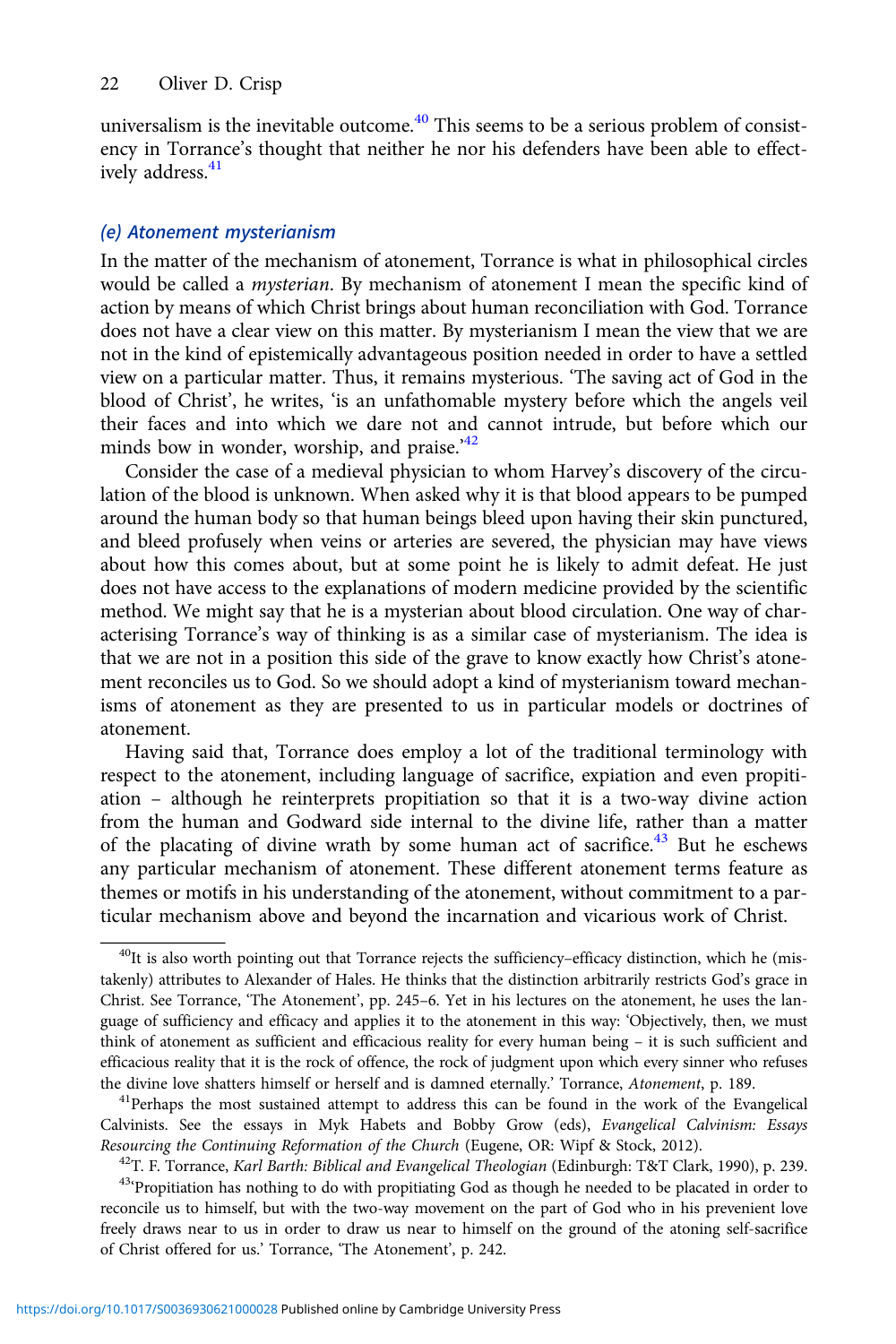### Critical engagement with Torrance's soteriology

Let us take stock. We have considered five load-bearing structures that are central to Torrance's soteriology. If we were to summarise these different themes in one dogmatic thesis, it might look like this:

THESIS: In Christ, God assumes a human nature in order that we might be able to participate in the divine life. This can be understood as follows. At the first moment of incarnation, God the Son acquires a fallen human nature, which he sanctifies in the very act of assumption. Throughout his life, ministry, death, and resurrection, Christ acts vicariously in order to heal our fallen humanity in atonement. This vicarious action is entirely objective in nature: his redemptive act brings about the actual justification of all humanity. Those who by faith appropriate this saving work are able to enjoy the benefits of union with Christ and participate in the triune life of God.

Put differently, when considered synoptically, the five central structures of Torrance's soteriology yield a doctrine of theosis. Like several other western theologians, Torrance seldom uses the language of theosis or theopoiesis (let alone 'divinisation' or 'deification') because of its unhelpful associations in much western thought with the loss of personhood in the divine, or the conflation of humanity and divinity.<sup>44</sup> Nevertheless, his position implies a doctrine of theosis.<sup>45</sup> For instance, in The Mediation of Christ Torrance writes, 'The hypostatic union took on the form of a dynamic atoning union which steadily worked itself out within the structures of human existence all through the course of our Lord's vicarious earthly life from his birth to his crucifixion and resurrection.' Later in the same passage, he goes on to say, 'Yet it is not atonement that constitutes the goal and end of that integrated movement of reconciliation but union with God in and through Jesus Christ, in whom our human nature is not only saved, healed and renewed but lifted up to participate in the very light, life and love of the Holy Trinity.<sup>346</sup>

There are two crucial claims here. First, Christ's vicarious work in the incarnation and atonement are penultimate actions that are directed toward the ultimate goal of participation in the divine life. Second, the hypostatic union is the means by which we are placed in a position to be able to participate in the divine life. Without the incarnation there could be no participation because without the incarnation there would be no means by which our humanity could be united with divinity: an unbridgeable ontological gulf would exist. As Torrance glosses this elsewhere:

[T]he staggering thing about this is that the exaltation of human nature into the life of God does not mean the disappearance of man or the swallowing up of

 $^{44}$ He does use this language on occasion, but in general he seems reluctant to name his doctrine a version of theosis as such, presumably because of its associations in western theology of the period in which he was writing. For discussion of this point, see Habets, *Theosis in Torrance*, ch. 1, esp. the chapter's conclusion, where Habets cites a notable case where Torrance uses the term theosis in his address to the World Alliance of Reformed Churches in Frankfurt on 5 Aug. 1964.<br><sup>45</sup>Habets concurs. In the conclusion to his study of Torrance's doctrine of theosis he writes, 'although the

formal language of theosis may appear rather infrequently in Torrance's work, its material content is pervasive'. Habets, *Theosis in Torrance*, p. 193.<br><sup>46</sup>Thomas F. Torrance, *The Mediation of Christ*, pp. 65 and 66, respectively.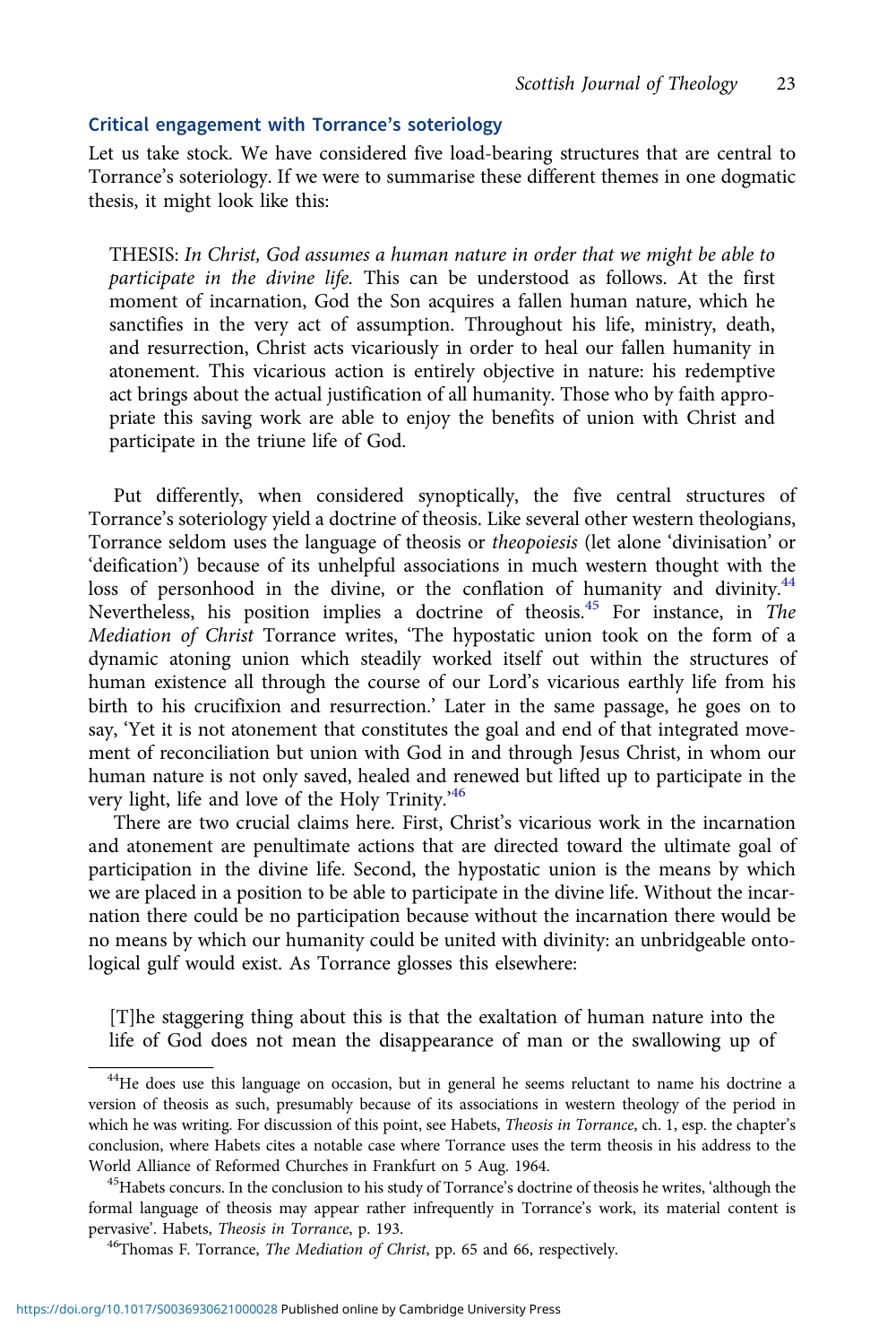human and creaturely being in the infinite ocean of divine Being, but rather that the human nature, remaining creaturely and human, is yet exalted in Christ to share in God's life and glory.<sup>4</sup>

In this connection it is important to understand precisely that to which Torrance is committed. The idea is not that human beings are 'made divine' in some general sense, as if our human natures could simply be exalted by divine fiat, independently of the work of Christ. Rather, Torrance's claim is that the fallen humanity that we each suffer and instantiate is taken up and reschematised in Christ's hypostatic work, so that by being united with Christ our humanity may be renewed through union with Christ's renewed humanity. As Habets puts it, riffing on a Torrancean theme, theosis is 'the re-creation of our lost humanity in the dynamic, atoning interaction between the divine and human natures within the one person of Jesus Christ, through whom we enter into the triune communion of God's intra-trinitarian life'. Indeed this, he says, 'is what distinguishes theosis in Reformed thought from other expressions of deification or divinization'.<sup>48</sup> Torrance would surely agree with that.

One common criticism of the recent interest in western accounts of theosis is that they make of theosis a theme in a broader scheme of salvation. The worry for such critics is that theological motifs in a person's thought are not the same as theological doctrines.<sup>49</sup> Doctrines are comprehensive; motifs are features of some larger theological framework. But clearly Torrance does think of the whole of soteriology in terms that are recognisably a doctrine of theosis. In a recent introduction to Eastern Orthodox theology, Andrew Louth writes:

Orthodox theology insists on the doctrine of deification, theosis, because recovering the fullness of the image will involve real change in ourselves, changes that mean the image of God in which we are created becomes more and more evident … deification, as St Maximos makes so clear, is the restoration of our true humanity, not its diminishment or abandonment. And it is a change grounded in the amazing change that God himself embraced, when he became human for our sakes, not abandoning what he is – divinity – but assuming what he is not – humanity.<sup>50</sup>

This sets theosis in its broader soteriological context, and in particular highlights the way in which theosis is linked to a specific theological anthropology and understanding of the order of salvation (ordo salutis). If some western theologians cherry-pick the notion of union with Christ or participation in the divine life whilst leaving behind the anthropological context in which these notions are set, the same cannot be said

<sup>&</sup>lt;sup>47</sup>Thomas F. Torrance, Space, Time, and Resurrection (Edinburgh: T&T Clark, 1976), p. 135; cf. The Mediation of Christ, pp. 62–7.<br><sup>48</sup>Myk Habets, 'Reformed *Theosis*? A Response to Gannon Murphy', *Theology Today* 65 (2009), pp. 491

and 492, respectively. In an almost identical passage, Habets imputes the same sentiment to Torrance in Theosis in Torrance, pp. 137–8.<br><sup>49</sup>For this concern, see Gösta Hallonsten, 'Theosis in Recent Research: A Renewal of Interest and a Need

for Clarity', in Michael J. Christensen and Jerrfry A. Wittung (eds), Partakers of the Divine Nature: The History and Development of Deification in the Christian Tradition (Grand Rapids, MI: Baker Academic, 2007), pp. 281–93.<br><sup>50</sup>Andrew Louth, *Introducing Eastern Orthodox Theology* (Downers Grove, Il: IVP Academic, 2013),

p. 95.